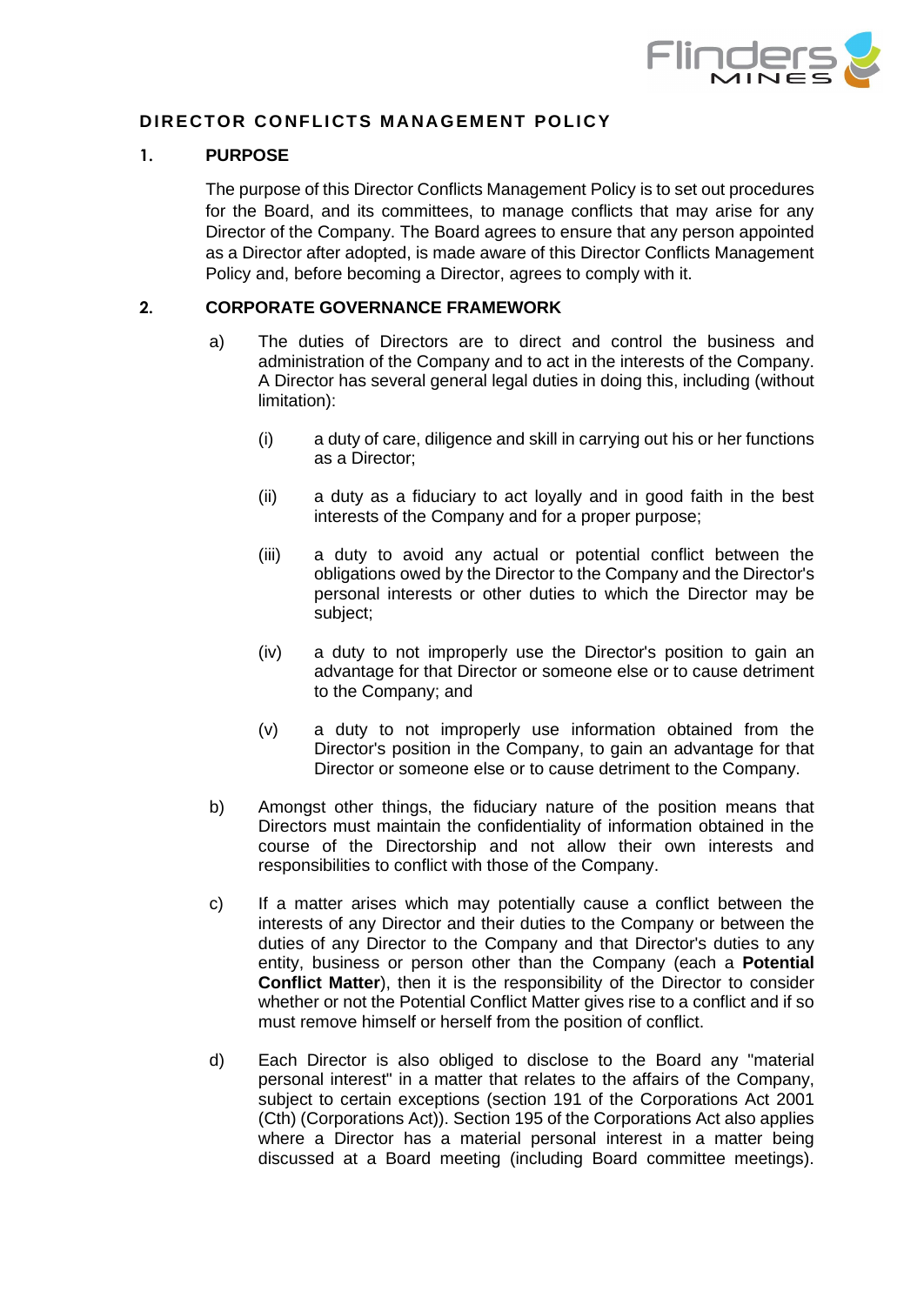Where that section applies, the Director is required to withdraw himself or herself from the meeting while the matter is being considered and to abstain from voting, except where the other Directors who do not have a material personal interest resolve to waive that exclusion or where a prescribed exception applies.

## **3. FIDUCIARY OVERRIDE**

This Director Conflicts Management Policy is not exhaustive in relation to Directors' duties and nothing in this Director Conflicts Management Policy:

- a) limits the duties and requirements of a Director under the Corporations Act and the general law; or
- b) requires the Company or a Director to do anything, or refrain from doing anything, where to do so would, in the reasonable opinion of the Board, constitute a breach of the duties of a Director owed to the Company.

## **4. CONFLICTS**

### <span id="page-1-0"></span>**4.1 Participation in Board and committee deliberations**

- a) In addition to each Director's own obligations relating to any Potential Conflict Matter involving them, if the Chair (Conflict Adjudicator) considers, after conferral with the relevant Director, that a Potential Conflict Matter exists in relation to that Director, the Conflict Adjudicator may request the Director to consider the actual or perceived conflict and determine whether in the Director's view a conflict exists and if so will:
	- (i) (not present) not be present at a Board meeting or other committee meeting (or any relevant part of such meeting) when the Potential Conflict Matter is being considered;
	- (ii) (not vote) not vote on the Potential Conflict Matter; and
	- (iii) (no access to Conflict Information) agree not to receive any non-public information relating to the Potential Conflict Matter (Conflict Information),

except to the extent the full Board is required by law to determine a particular matter (for example, a proposed resolution considered by the full Board to approve the issue of a target's statement under section 639(1) of the Corporations Act).

If a Potential Conflict Matter exists in relation to the Chair, the "Conflict Adjudicator" will be another person determined by the Board, which person is not affected by, and has no material personal interest in, that Potential Conflict Matter.

<span id="page-1-1"></span>b) Subject to compliance with applicable laws, each Director that is subject to the Potential Conflict Matter must decide whether or not he or she will comply with the Conflict Adjudicator's request in section [a\).](#page-1-0) That decision must be promptly confirmed in writing by the relevant Director to the Board, together with that Director's reasoning for his or her conclusion, and details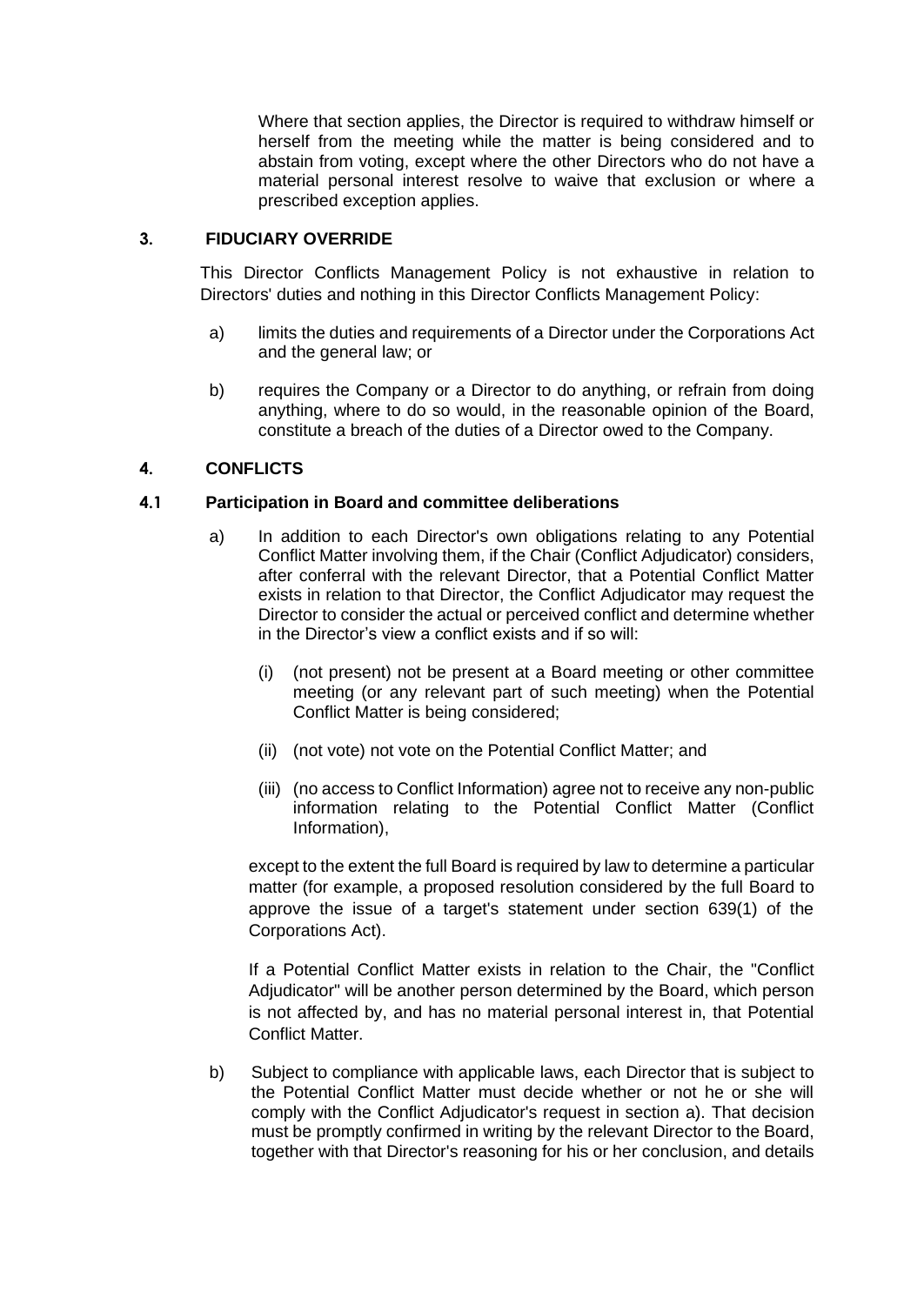of how the Director will comply with their duties to the Company notwithstanding the Potential Conflict Matter.

- c) This Director Conflicts Management Policy does not prevent a Director from:
	- (i) providing any assistance or advice to the Board in relation to a Potential Conflict Matter at the request of the Board;
	- (ii) drawing the Board's attention to a material issue that the Director is aware of and should be considered by the Board in dealing with a Potential Conflict Matter; or
	- (iii) in the context of a takeover offer or other control transaction for the Company, participating in the Board deliberations, where it is reasonably determined by the Director that no conflict of interest arises.

## <span id="page-2-0"></span>**4.2 Access to information**

- a) Without limiting the circumstances in which information may be withheld from a Director when required by applicable laws, if a Director provides written notice to the Board under section [b\)](#page-1-1) that he or she has determined that he or she has a conflict and intends to comply with the Conflict Adjudicator's request, the Board agrees that the Director will not be provided with any Conflict Information, except to the extent the full Board is required by law to determine a Potential Conflict Matter (as contemplated by section [a\)](#page-1-0) above) and in that case only to the extent required to enable that Director to comply with their duties as a Director of the Company.
- b) Subject to compliance with applicable laws, if a Director provides written notice to the Board under section [b\)](#page-1-1) that he or she has determined that he or she does not have a conflict and does not intend to comply with the Conflict Adjudicator's request, the Board agrees that, in the absence of clear evidence that the Director has misused, or will misuse any Conflict Information, the Director will be provided with a full copy of all Conflict Information, unless otherwise requested by the Director.
- c) Subject to compliance with applicable laws, if any information is withheld from a Director pursuant to this section [4.2,](#page-2-0) the Board agrees to provide, at the Director's request, a full copy of all such withheld information to an independent legal adviser nominated by the Company (on the basis that such information must not be passed on to the Director without the Board's prior written consent, excluding that Director) for the purpose of confirming whether or not such information has been withheld in accordance with this Director Conflicts Management Policy.

#### **4.3 Duty of confidentiality**

- a) A Director must maintain the confidentiality of all information (including Conflict Information) obtained in the course of their Directorship.
- b) Any Conflict Information provided to a Director under section [4.2](#page-2-0) above is provided to the Director solely in their capacity as a Director of the Company and for the sole purpose of the proper discharge of their duties as a Director